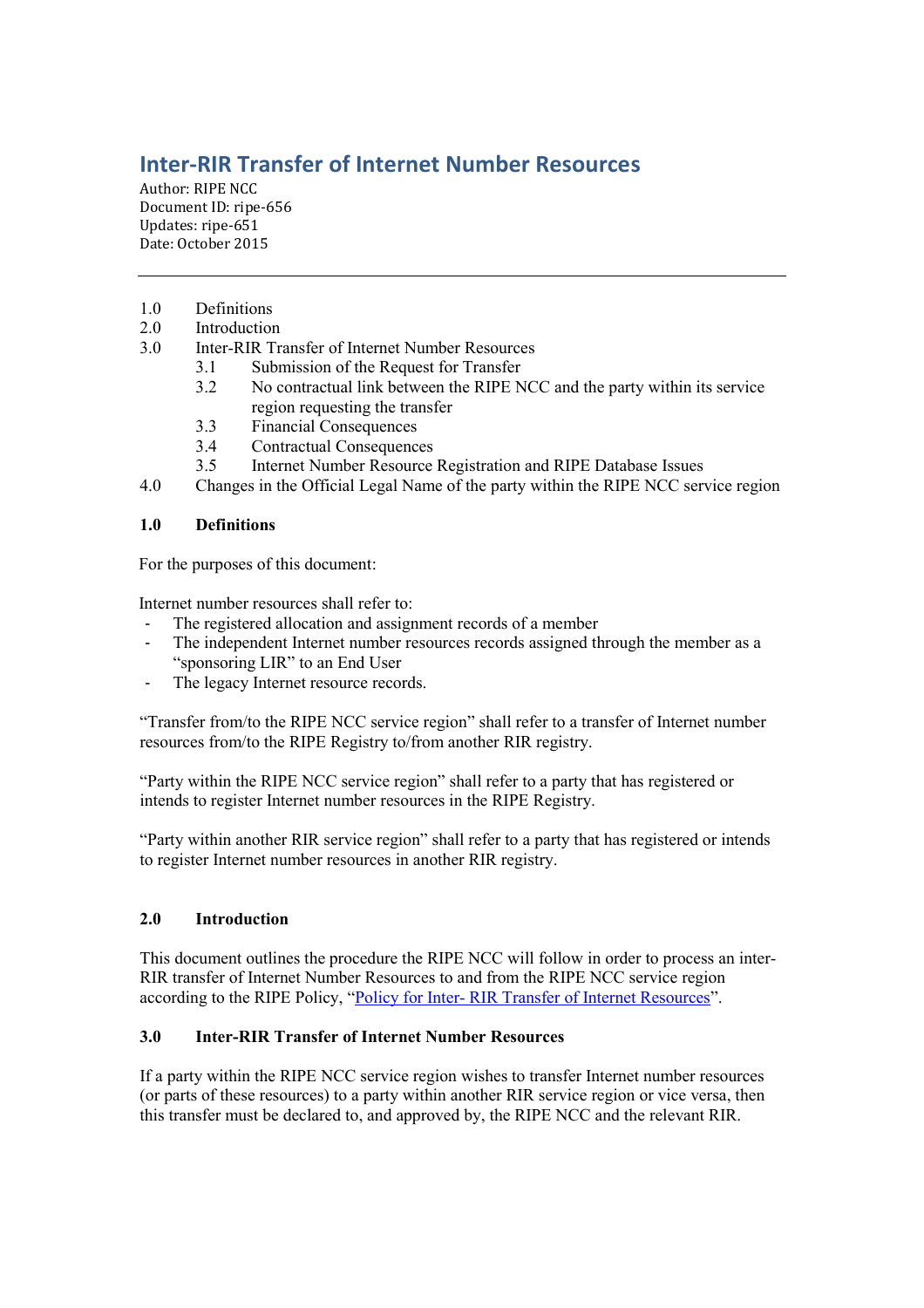## **3.1 Submission of the Request for Inter-RIR Transfer**

The transfer request is always initiated by the transferring party. The transferring party must send a request to the RIR where the Internet number resources are registered at the moment the request is made.

All inter-RIR transfer requests will be processed by the RIPE NCC in coordination with the relevant RIR and in compliance with RIPE Policies and the relevant policies of the other RIR.

For transfers to the RIPE NCC service region, the RIPE NCC will be notified by the relevant RIR and contact the relevant party within the RIPE NCC service region.

For transfers from the RIPE NCC service region, a registered contact or an authorised person (e.g., senior manager) of the party requesting the transfer must send the request by email to inter-rir $\hat{a}$  ripe.net. If the party requesting the transfer has a contractual relationship with a sponsoring LIR (e.g., End User, Legacy Holder) for the Internet number resource to be transferred, the request must be submitted via the sponsoring LIR.

For all transfers, the RIPE NCC will ask the party within the RIPE NCC service region for the following information:

#### **i) Information about the parties involved:**

- Full details (i.e., official legal name, contact details) of the parties involved and the name of the other RIR
- Recent registration papers issued by the relevant national authorities for the party within the RIPE NCC service region

#### **ii) A list of the Internet number resources that are to be transferred**

#### **iii) Correct contact details of the party within the RIPE NCC service region**

The RIPE NCC may ask the party within the RIPE NCC service region to confirm the correctness of their contact details or to update them. These contact details include billing contacts and VAT number details.

### **iv) Compliance with needs-based policies**

For transfers to the RIPE NCC service region from an RIR with policies that require the receiving RIR to adhere to a needs-based policy, recipients must provide a plan for the use of at least 50% of the transferred resources within five years, which will be evaluated by the RIPE NCC.

#### **v) Confirmation letter for the request of transfer signed by an authorised person of the party within the RIPE NCC service region**

For all Internet number resources (except Legacy Internet Resources without a contractual relationship with the RIPE NCC or a sponsoring LIR):

- [Template confirmation letter](https://www.ripe.net/manage-ips-and-asns/resource-transfers-and-mergers/transfers/inter-rir-transfers/inter-rir-transfer-documents/confirmation-of-transfer-to-the-ripe-ncc-service-region) for transfers *to* the RIPE NCC service region
- [Template confirmation letter](https://www.ripe.net/manage-ips-and-asns/resource-transfers-and-mergers/transfers/inter-rir-transfers/inter-rir-transfer-documents/confirmation-of-transfer-from-the-ripe-ncc-service-region) for transfers *from* the RIPE NCC service region

For Legacy Internet Resources without a contractual relationship with the RIPE NCC or a sponsoring LIR:

- [Template confirmation](https://www.ripe.net/manage-ips-and-asns/resource-transfers-and-mergers/transfers/inter-rir-transfers/inter-rir-transfer-documents/confirmation-of-transfer-to-the-ripe-ncc-service-region-legacy-resources-without-contract) letter for transfers *to* the RIPE NCC service region
- [Template confirmation letter](https://www.ripe.net/manage-ips-and-asns/resource-transfers-and-mergers/transfers/inter-rir-transfers/inter-rir-transfer-documents/confirmation-of-transfer-from-the-ripe-ncc-service-region-legacy-resources-without-contract) for transfers *from* the RIPE NCC service region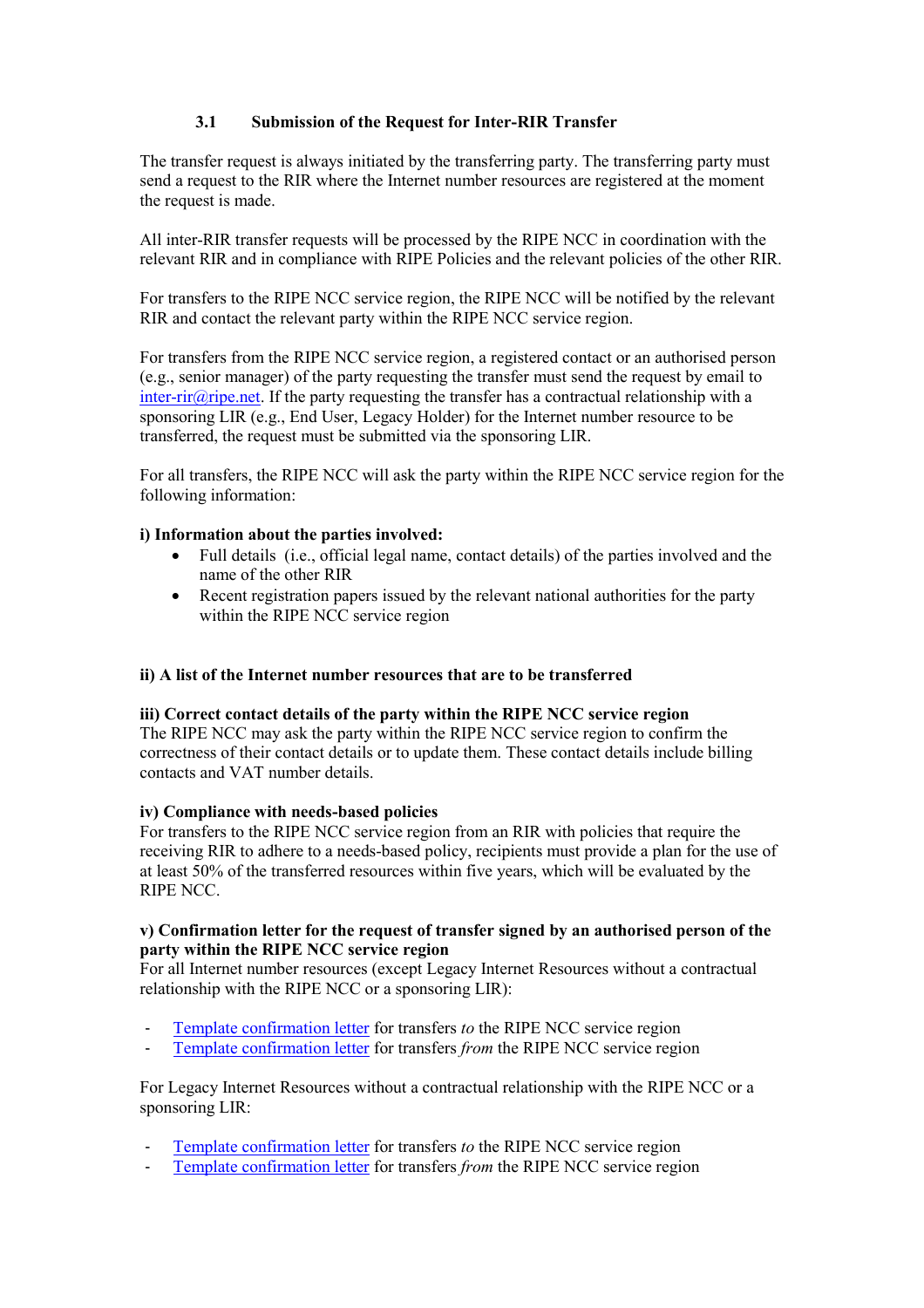## **3.2 If there is no Contractual Link Between the RIPE NCC and the Party Within the RIPE NCC Service Region**

If the party within the RIPE NCC service region does not have a contractual relationship with the RIPE NCC, then this party will need to establish a contractual relationship with the RIPE NCC or with a sponsoring LIR prior to the evaluation of the transfer request. This is not required if otherwise stipulated under the relevant RIPE Policies (e.g., if Legacy Internet Resources are transferred from or to a party that decides not to have a contractual relationship with either the RIPE NCC or a sponsoring LIR for these resources).

## **3.3 Financial Consequences**

For transfers from or to the RIPE NCC service region, all outstanding invoices and obligations of the party within the RIPE NCC service region must be paid in full.

## **3.4 Contractual Consequences**

Once the transfer is completed, the party within the RIPE NCC service region may be obliged to update its contract with the RIPE NCC or its sponsoring LIR in order to include or exclude the transferred Internet number resources.

For the transfers from the RIPE NCC service region, if the party within the RIPE NCC service region transfers all of its Internet number resource to another RIR, this party may terminate its contractual relationship with the RIPE NCC or its sponsoring LIR.

## **3.5 Internet Number Resource Registration and RIPE Database Issues:**

The RIPE NCC will review the status of all registration data of relevance to the transfer of Internet number resources contained in the RIPE Registry.

The RIPE NCC will update the RIPE Registry; more specifically:

- For transfers from the RIPE NCC service region, the RIPE NCC will make any necessary updates in the RIPE Database (e.g., remove the resource objects and their more specifics if necessary). The party within the RIPE NCC service region must assist the RIPE NCC with all appropriate actions needed for this update (e.g., remove or update any resource objects or other related objects).
- For transfers to the RIPE NCC service region, the RIPE NCC will make any necessary updates in the RIPE Database (e.g., create the resource objects). It is the responsibility of the party within the RIPE NCC service region to create any further necessary objects in the RIPE Database.

## **4.0 Changes in the Official Legal Name of the Party Within the RIPE NCC Service Region**

If the party within the RIPE NCC service region submitting the request has a contractual relationship with the RIPE NCC or a sponsoring LIR and has changed its official legal name before submitting the request, then the update in the RIPE NCC records need to be made prior to the transfer of the Internet number resources.